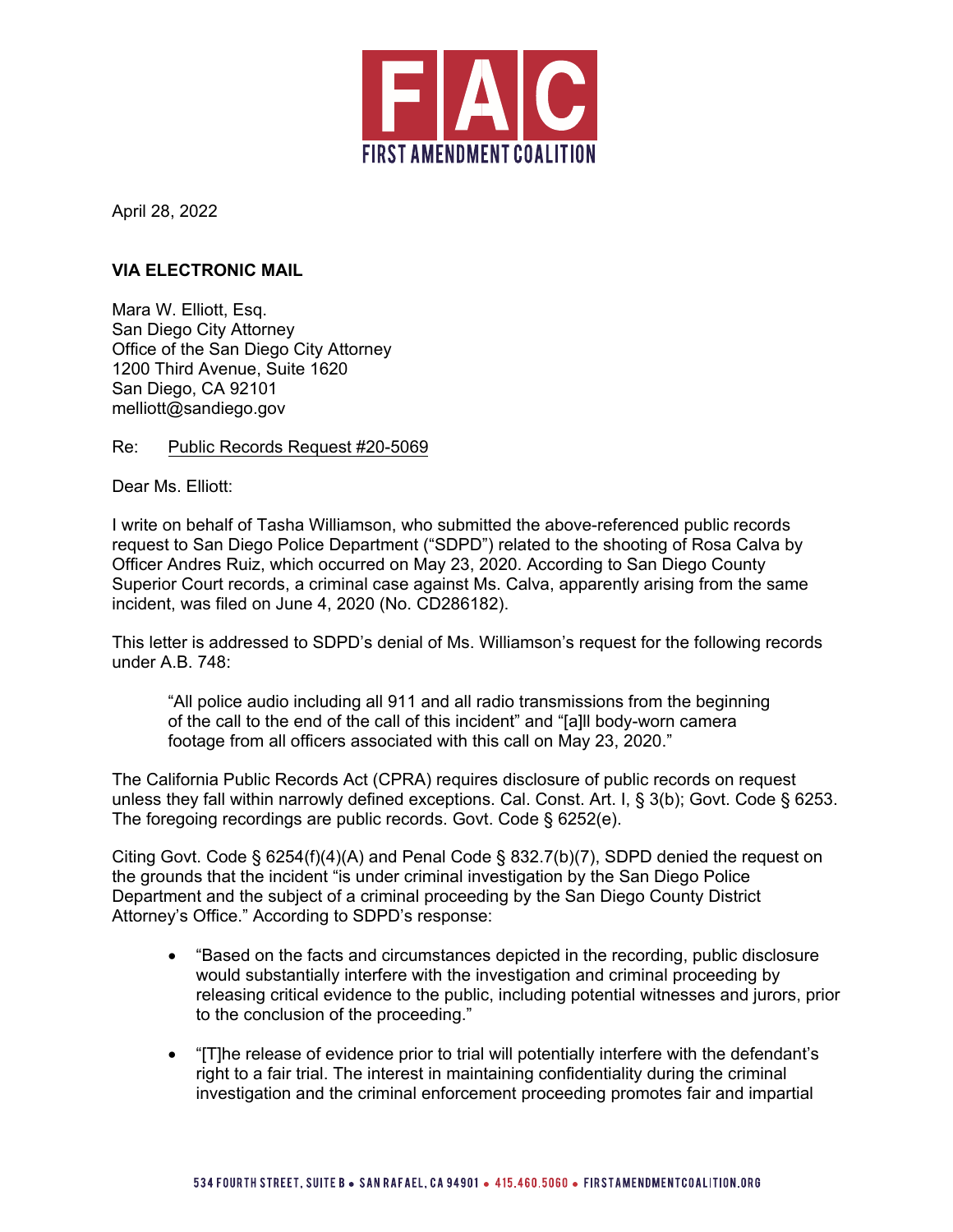

review of evidence by the court, jury and parties to the case. Fair and impartial administration of justice outweighs the public interest in immediate disclosure of the requested recording."

Under A.B. 748, those conclusory assertions cannot justify continued withholding of all video and audio recordings requested by Ms. Williamson now that almost two years have elapsed since the police shooting of Ms. Calva.

## **1. A.B. 748 requires disclosure of the critical incident recordings requested by Ms. Williamson.**

When requested under the CPRA, "a video or audio recording that relates to a critical incident … may be withheld only" for the limited reasons specified in A.B. 748. Govt. Code § 6254(f)(4). The recordings requested by Ms. Williamson relate to a critical incident to the extent they depict an "incident involving the discharge of a firearm at a person by a peace officer." Govt. Code §  $6254(f)(4)(C)(i)$ . SDPD has not demonstrated that such recordings qualify for any exception contained in A.B. 748.

"During an active criminal or administrative investigation, disclosure of a recording related to a critical incident may be delayed for no longer than 45 calendar days after the date the agency knew or reasonably should have known about the incident." Govt. Code § 6254(f)(4)(A)(i). That time has long since passed.

"After 45 days from the date the agency knew or reasonably should have known about the incident, and up to one year from that date, the agency may continue to delay disclosure of a recording if the agency demonstrates that disclosure would substantially interfere with the investigation." Govt. Code  $\S$  6254(f)(4)(A)(ii). Again, that time has long since passed.

Now that more than one year from the incident has elapsed, SDPD may continue to delay disclosure only if it "demonstrates by clear and convincing evidence that disclosure would substantially interfere with the investigation," explaining in writing "the specific basis for the agency's determination that the interest in preventing interference with an active investigation outweighs the public interest in disclosure." Govt. Code §  $6254(f)(4)(A)(ii)$ . That demanding exception does not apply for two reasons.

First, it seems doubtful that any investigation should be ongoing now that charges have been filed against Ms. Calva. Presumably, any investigation of the incident should have long since concluded. It is implausible that an investigation of the shooting and surrounding events would not be complete after almost two years.

Second, SDPD cannot prove by clear and convincing evidence that any alleged interference with any ongoing investigation outweighs the public's compelling interest in disclosure almost two years after the incident.

The clear and convincing standard is significantly more demanding than a mere preponderance. It requires proof making it "highly probable" that the alleged fact is true, and the evidence must be "so clear as to leave no substantial doubt" and "sufficiently strong to command the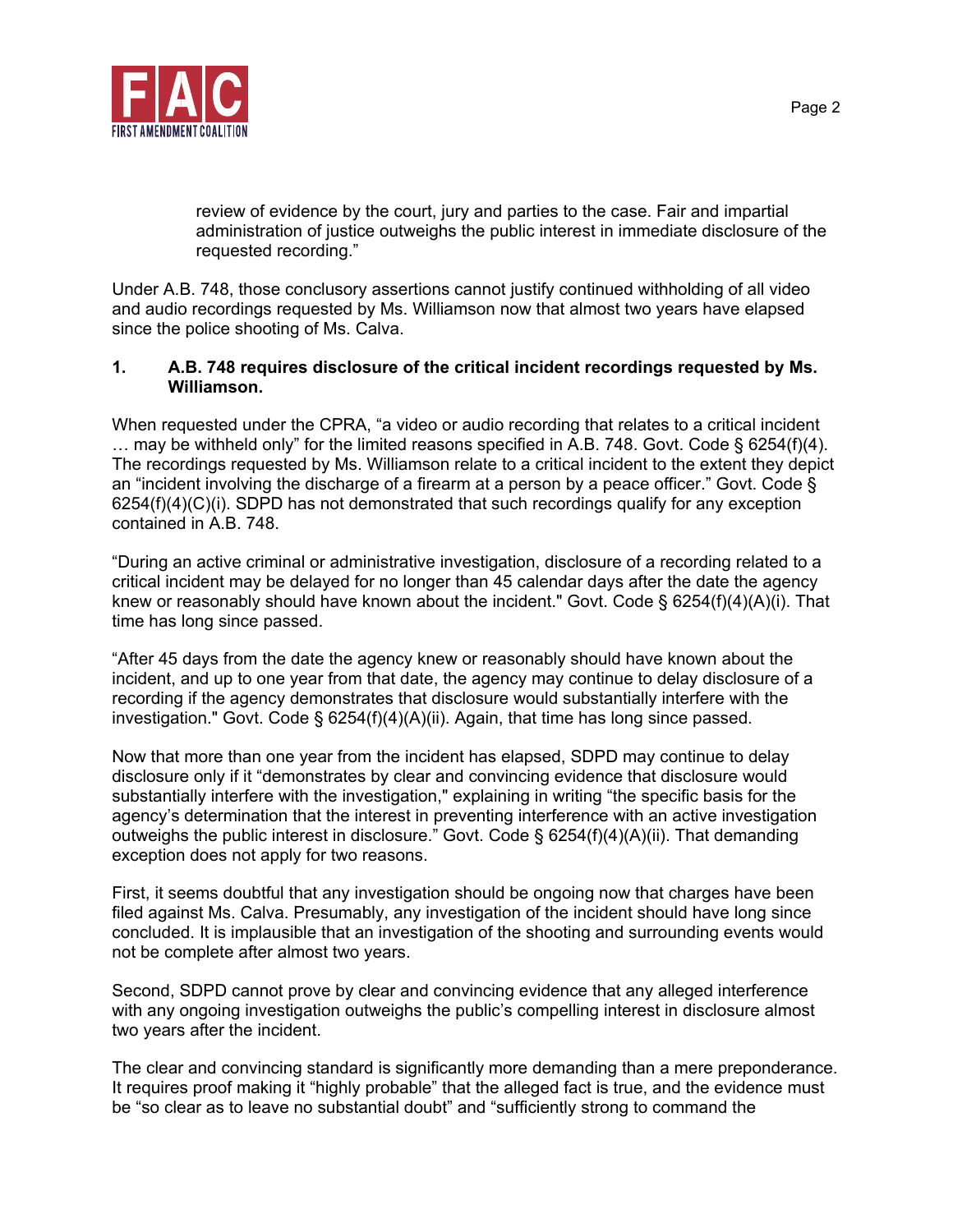

unhesitating assent of every reasonable mind." *Conservatorship of O.B.*, 9 Cal. 5th 989, 998 & n.2 (2020).

In "officer-involved shootings, the public's interest in the conduct of its peace officers is particularly great because such shootings often lead to severe injury or death." *Long Beach Police Officers Ass'n. v. City of Long Beach*, 59 Cal. 4th 59, 74 (2014). SDPD has advanced no evidence, much less clear and convincing proof, which outweighs the public's overwhelming interest in disclosure of recordings covered by A.B. 748.

At this late date, it is not reasonable to assert that any alleged ongoing investigation would be compromised by disclosure of video and audio recordings that investigating officers and prosecutors have long had ample opportunity to review.

Without citing specific facts, SDPD makes only a conclusory assertion that "public disclosure would substantially interfere with the investigation … by releasing critical evidence to the public." That assertion could be made about any investigation. Such generic speculation cannot justify prolonged withholding of records about an officer's firearm use almost two years after the incident. Otherwise, the government's burden to justify continued withholding by clear and convincing evidence would become meaningless, which the Legislature could not have intended.

After the one-year period expires, any ongoing refusal to disclose critical incident recordings must fall within a narrowly construed exception for clear and convincing proof that alleged interference with an active investigation outweighs the public's strong interest in disclosure. Cal. Const. Art. I, § 3(b)(2) (statute must be "narrowly construed if it limits the right of access"). Under SDPD's generic position, the exception would improperly swallow the rule.

A.B. 748 contains no language stating that any pending criminal charges can justify withholding critical incident recordings. Even if it did, SDPD's boilerplate assertions that disclosure will "potentially" interfere with a fair trial or "fair and impartial review" are not clear and convincing evidence that outweighs the public's overwhelming right to disclosure at this time. Similar generic assertions could be made about any criminal case and cannot amount to clear and convincing evidence.

To the extent Ms. Calva's right to a fair trial might be implicated by disclosure of the requested video and audio recordings, the court retains ample means to protect that right, such as thorough voir dire and cautionary instructions to disregard any extrajudicial statements or evidence about the case. *NBC Subsidiary (KNBC–TV), Inc. v. Superior Court*, 20 Cal. 4th 1178, 1223-24 (1999); *People v. Cooper*, 53 Cal. 3d 771, 807 (1991). Such measures have been held sufficient to protect the right to fair trial even in a "highly publicized capital case," especially in a large county such as San Diego. *Cooper*, 53 Cal. 3d at 806. In a "major metropolitan area" with a "large, diverse pool of potential jurors, the suggestion that 12 impartial individuals could not be empanelled is hard to sustain." *People v. Famalaro*, 52 Cal. 4th 1, 23 (2011). Even if potential jurors were aware of pretrial publicity, the mere fact of "prior knowledge of a case does not necessarily disqualify a juror" and cannot justify continued withholding of the requested recordings. *People v. Suff*, 58 Cal. 4th 1013, 1049 (2014).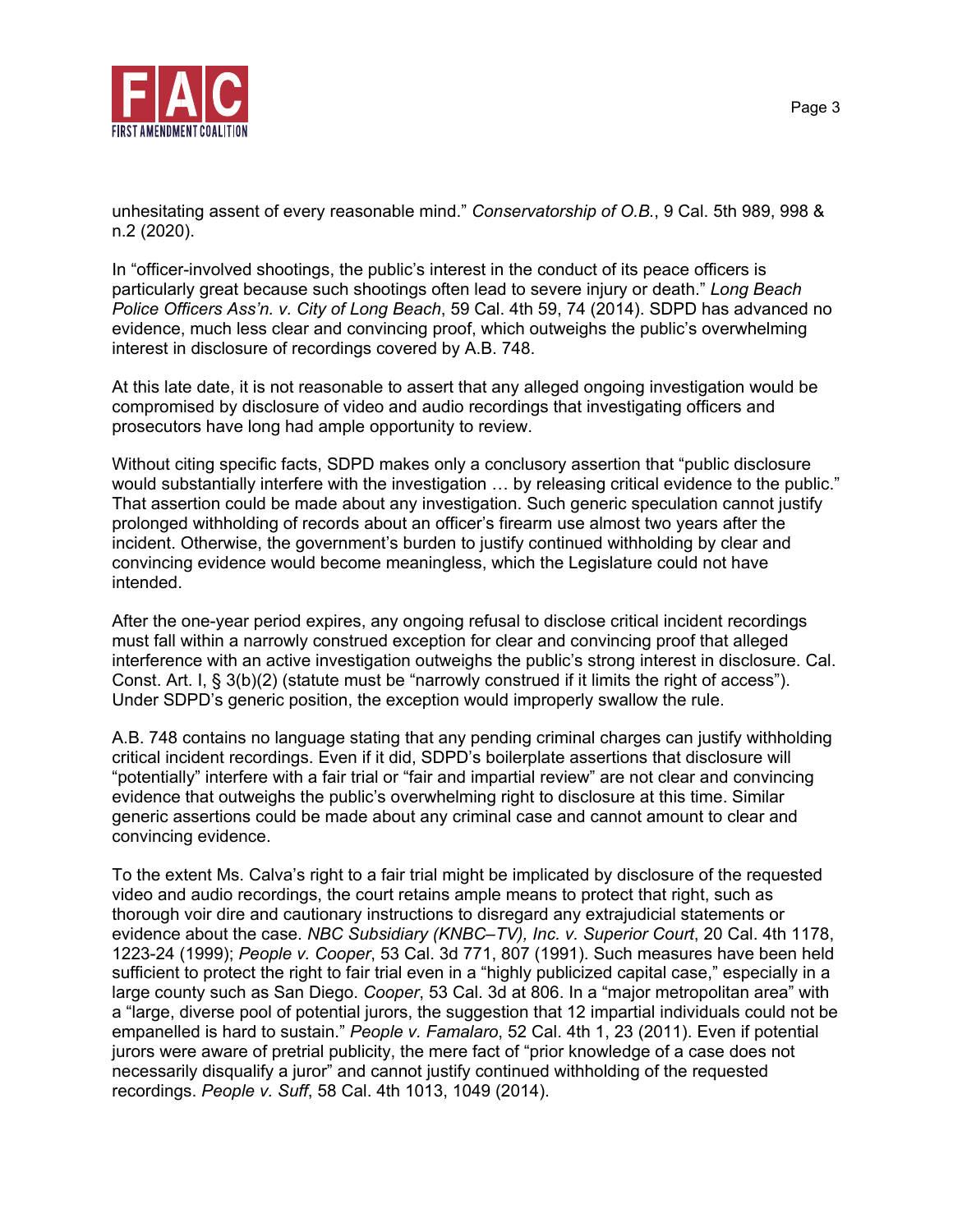

As to witnesses, presumably any officers who might testify are already aware of the requested recordings, which would presumably also have been provided to the defense in discovery. It is difficult to imagine how public disclosure at this late date would somehow interfere with the ability of witnesses to testify.

In any event, by requiring clear and convincing proof after the one-year period has elapsed, the Legislature established a strong presumption in favor of disclosure, which SDPD''s "generalized conjecture" is insufficient to rebut. *NBC Subsidiary*, 20 Cal. 4th at 1225; *cf. Hurvitz v. Hoefflin*, 84 Cal. App. 4th 1232, 1242 (2000) ("Where a party contends his or her right to a fair trial has been or will be compromised by pretrial publicity, the law has long imposed on that party the burden of producing evidence to establish the prejudice. It is not enough for a court to decide that the fair trial right *may* be affected by the exercise of free speech.") (cleaned up).

## **2. No other law permits ongoing withholding of the requested critical incident recordings.**

The recordings covered by A.B. 748 are not "personnel records" governed by S.B. 1421 as codified in Penal Code § 832.7(b). "[T]he information contained in the initial incident reports of an on-duty shooting are typically not 'personnel records.'" *Long Beach Police Officers Ass'n.*, 59 Cal. 4th at 71. The same is true for video and audio recordings of an officer's discharge of a firearm at a person.

To the extent S.B. 1421 also applies to non-personnel records, it does not displace the requirement of A.B. 748 to disclose critical incident recordings unless one of the limited exceptions contained in A.B. 748 is met. As noted, "a video or audio recording that relates to a critical incident … may be withheld *only*" for one of the reasons specified in A.B. 748. Govt. Code § 6254(f)(4) (emphasis added). That language mandates disclosure of critical incident recordings covered by A.B. 748 regardless of any provisions in S.B. 1421 that might apply to other records.

Unlike S.B. 1421, A.B. 748 does not authorize delayed disclosure due to any pending criminal charges. Accordingly, recordings governed by A.B. 748 must be disclosed regardless of whether S.B. 1421 authorizes withholding of other records once "criminal charges are filed related to the incident in which misconduct occurred or force was used." Penal Code § 832.7(b)(8)(B).

Otherwise, A.B. 748's requirement for disclosure of critical incident recordings would be subsumed into S.B. 1421 and become superfluous, which the Legislature could not have intended. *In re C.H.*, 53 Cal. 4th 94, 103 (2011) ("It is a settled principle of statutory construction that courts should strive to give meaning to every word in a statute and to avoid constructions that render words, phrases, or clauses superfluous. We harmonize statutory provisions, if possible, giving each provision full effect.") (citations and quotation marks omitted). While S.B. 1421 might permit withholding of other records when charges related to the underlying incident are pending, it must be harmonized with A.B. 748, which enacted a different rule for critical incident recordings.